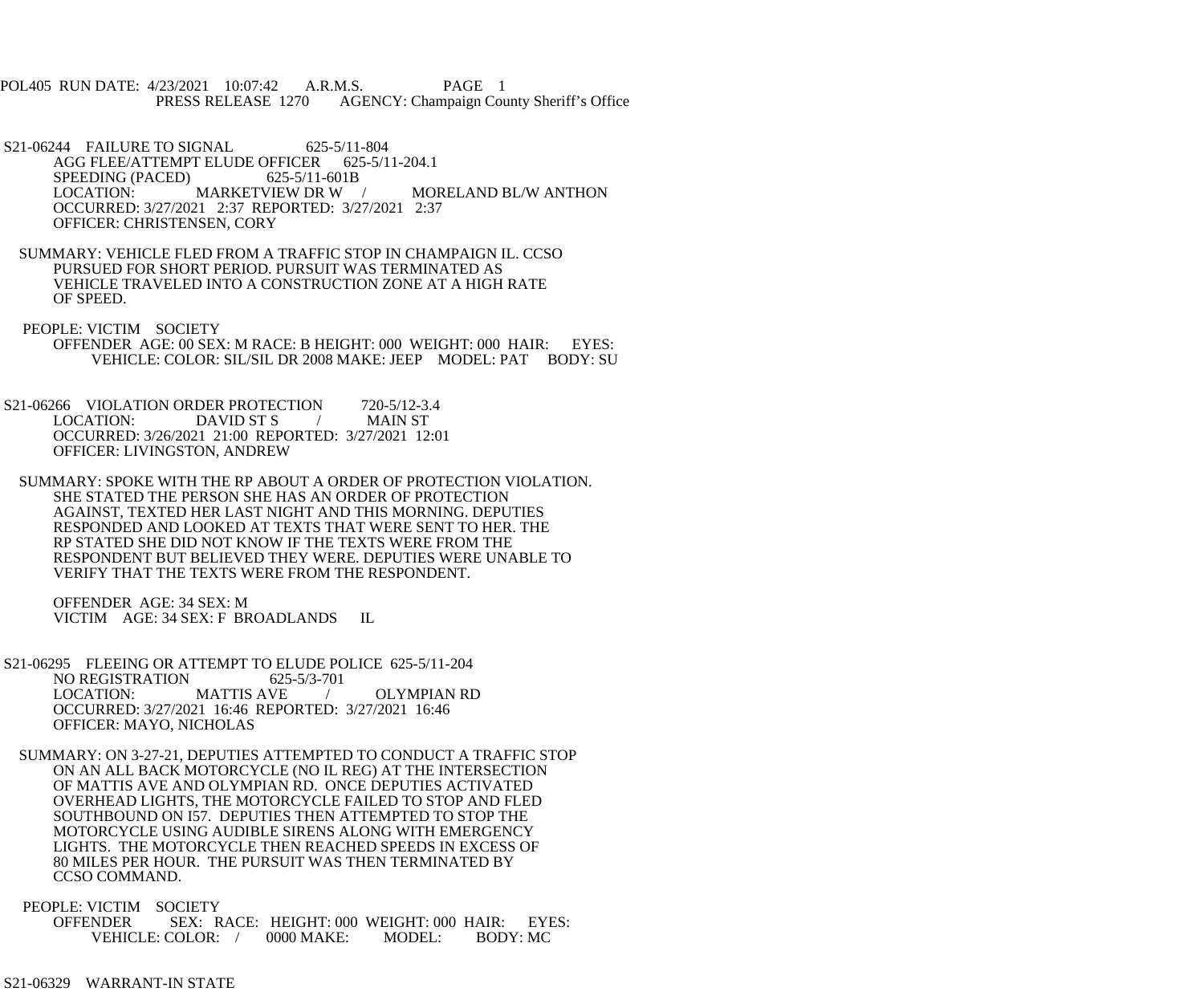POL405 RUN DATE: 4/23/2021 10:07:42 A.R.M.S. PAGE 2<br>PRESS RELEASE 1270 AGENCY: Champaign Cou AGENCY: Champaign County Sheriff's Office LOCATION: 1800 BLOCK OF CUNNINGHAM AV URBANA OCCURRED: 3/28/2021 0:02 REPORTED: 3/28/2021 0:02 OFFICER: WILLMORE, JUSTIN

 SUMMARY: ON MARCH 28, 2021, AT APPROXIMATELY 0002 HOURS, CHAMPAIGN COUNTY SHERIFF'S DEPUTIES WERE ON ROUTINE PATROL IN URBANA AND OBSERVED A POSSIBLE DOMESTIC DISPUTE IN THE PARKING LOT OF A LOCAL GAS STATION AND ONTO A PUBLIC ROADWAY. DEPUTIES INTERVIEWED ALL INVOLVED PARTIES AND DETERMINED THAT A VERBAL DISPUTE ONLY TOOK PLACE. DEPUTIES CONDUCTED A CHECK OF THE FEMALE'S NAME THROUGH METCAD AND DETERMINED THAT SHE HAD A CHAMPAIGN COUNTY WARRANT FOR HER ARREST. DEPUTIES PLACED THE FEMALE UNDER ARREST FOR HER WARRANT AND TRANSPORTED HER TO THE SATELLITE JAIL. NOTHING FURTHER TO REPORT.

PEOPLE: VICTIM SOCIETY-WARRANTS/RECOVERED PROPERTY

ARRESTS: MORROW TIANNA MARIE AGE: 26 SEX: F 1303 MITCHUM DR APT #6 URBANA IL CHARGE: WARRANT WARRANT WARRANT-IN STATE CHARGE: WARRANT-IN STATE AT: 1809 CUNNINGHAM AVE BY: WILLMORE, JUSTIN

- S21-06347 POSSESSION STOLEN PROPERTY 720-5/16-1A4 THEFT \$500 AND UNDER 720-5/16-1 LOCATION: 00 BLOCK OF DUNLAP AVE N SAVOY OCCURRED: 3/28/2021 10:40 REPORTED: 3/28/2021 10:40 OFFICER: MAYO, NICHOLAS
- SUMMARY: ON THE ABOVE STATED DATE AND TIME, DEPUTIES RESPONDED TO A HOTEL IN SAVOY FOR A THEFT REPORT. IT WAS REPORTED THAT THE SUSPECT STOLE ITEMS OUT OF THE HOTEL ROOM. THE HOTEL PROVIDED SUSPECT INFORMATION. THE SUSPECT WAS LATER LOCATED AND STOLEN ITEMS WERE RECOVERED. SEE DEPUTY FROMM'S SUPPLEMENTAL REPORT FOR FURTHER INFORMATION REGARDING THE STOLEN ITEMS.

PROPERTY: STOLEN 1 TELEPHONE

- STOLEN 1 FURNISHINGS
- STOLEN 1 TELEVISION
- STOLEN 2 HOUSEHOLD WARES
- STOLEN 1 FURNISHINGS
- STOLEN 1 FURNISHINGS
- STOLEN 1 FOOD-OTHER/NON MEAT
- STOLEN 2 HOUSEHOLD WARES